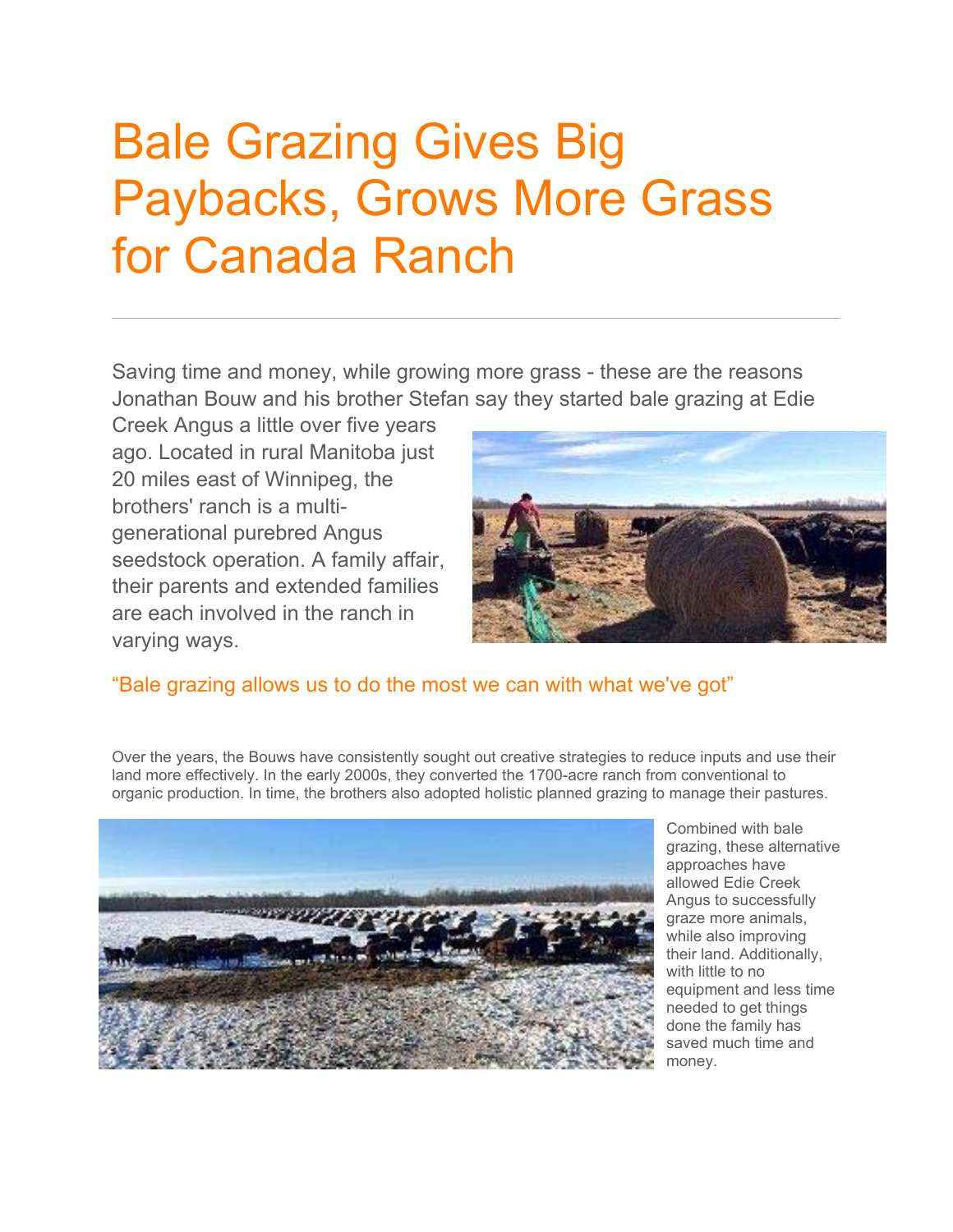"We don't have enough land to stockpile or swath graze," says Jonathan. "Bale grazing allows us to do the most we can with what we've got."

During their winter grazing season, which runs from early December through late May, the Bouws allot their 200-head purebred cowherd approximately 24 bales per grazing move. Bales are spaced approximately 30 feet apart across each acre.

"That's good for about 3 days of grazing during calving," notes Stefan. "When not calving we usually go 3-5 days between moves."





Grazing days are increased or decreased dependent on forage quality of the bales in each pod (i.e., group of bales). To better understand what they're working with and plan out their grazing strategy each year, the brothers take forage samples of hay bales in the fall. In addition, they observe manure piles when grazing to check for inconsistencies in diet.

"The ultimate forage test is the manure of the cows," says Jonathan. "You can see it changing and when it's too soft or too fibrous, you change your grazing accordingly."

For example, Stefan explains, when grazing poor quality bales, he moves cattle quicker leaving excess hay in the field to serve as fertilizer instead.

According to Bouw, thanks to bale grazing, their cattle are happier during the winter months and perform better. In addition, he says, the benefits to his pastures the following year are invaluable.

"We've seen up to three times the carrying capacity on land after it has been bale grazed in the same year," says Jonathan. "It creates an unbelievably dark green, lush jungle of healthy nutrient-dense grass and the cattle love it."

Along with the visible benefits, Stefan notes bale grazing also pays back financially. He estimates their operation saves nearly \$109/cow each winter by bale grazing instead of feeding hay in a conventional dry lot scenario. At 200-head, those savings add up to over \$20,000 annually.

Despite the overwhelming benefits, the brothers do admit there can also be some challenges along the way. Getting safely to cattle in deep snow can be difficult when wind creates deep snow drifts. Moreover, the freeze-thaw period in early spring can make grazing without simultaneously damaging pastures a hard task. They have learned to mitigate this last difficulty by